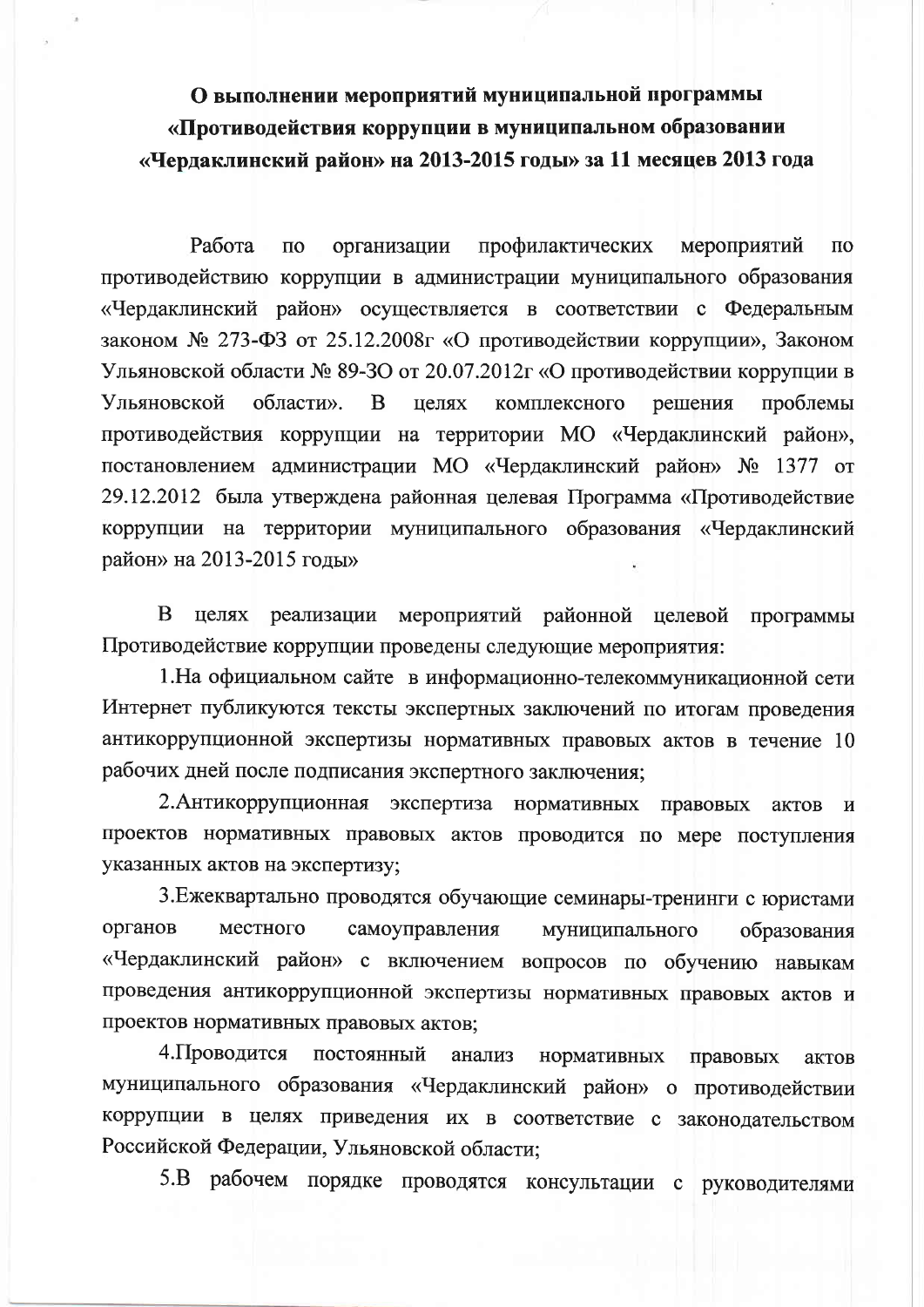общественных организаций действующих на территории района в целях обмена опытом работы. обмена информацией о проблемах и предложениях антикоррупционной деятельности в районе;

6.В целях создания организационно-правовых условий для широкого использования в практике антикоррупционной экспертизы нормативных правовых актов и их проектов независимой экспертизы с привлечением к этой работе граждан и представителей организаций, тексты проектов нормативно правовых актов размещаются на официальном сайте муниципального образования «Чердаклинский район» http://cherdakli.com/  $\mathbf{B}$ разделе «Нормативные документы»;

7. Отделом общественных коммуникаций регулярно ведется работа по обновлению реестра общественных объединений,  $\mathbf{B}$ **TOM** числе **Tex** общественных объединений, которые занимаются вопросами противодействия коррупции (это Общественная палата МО «Чердаклинский район», палата справедливости МО «Чердаклинский район»). Информация об их деятельности размещается Ha официальном сайте муниципального образования «Чердаклинский район» http://cherdakli.com/;

8. Членам некоммерческих организаций участвующих в реализации антикоррупционной политики оказывается помощь в предоставлении нормативно правовой базы, сообщается об изменениях в законодательстве, а также предоставляются различные буклеты;

9. По итогам проведенного анализа размещения муниципального заказа на 27.11.2013 г. муниципальными заказчиками Чердаклинского района осуществлено закупок на общую сумму около 59,1 млн. руб. За 11 месяцев 2013 года проведено 42 открытых аукционов в электронной форме и 175 запросов котировок цен. При этом по итогам проведения процедур размещения заказов получена экономия 9, 6 млн. руб.

10. Социологические опросы представителей малого, среднего и крупного бизнеса для выявления устранения причин, препятствующих созданию благоприятных условий для привлечения инвестиций за 11 месяцев 2013 года не проводились, ввиду невозможности предусмотреть в бюджете МО средства на их проведение;

11. Консультационная и информационная поддержка субъектов предпринимательской деятельности осуществляется  $\, {\bf B}$ соответствии административными регламентами оказания муниципальных услуг. Кроме того, в районе создана комиссия по ликвидации административных барьеров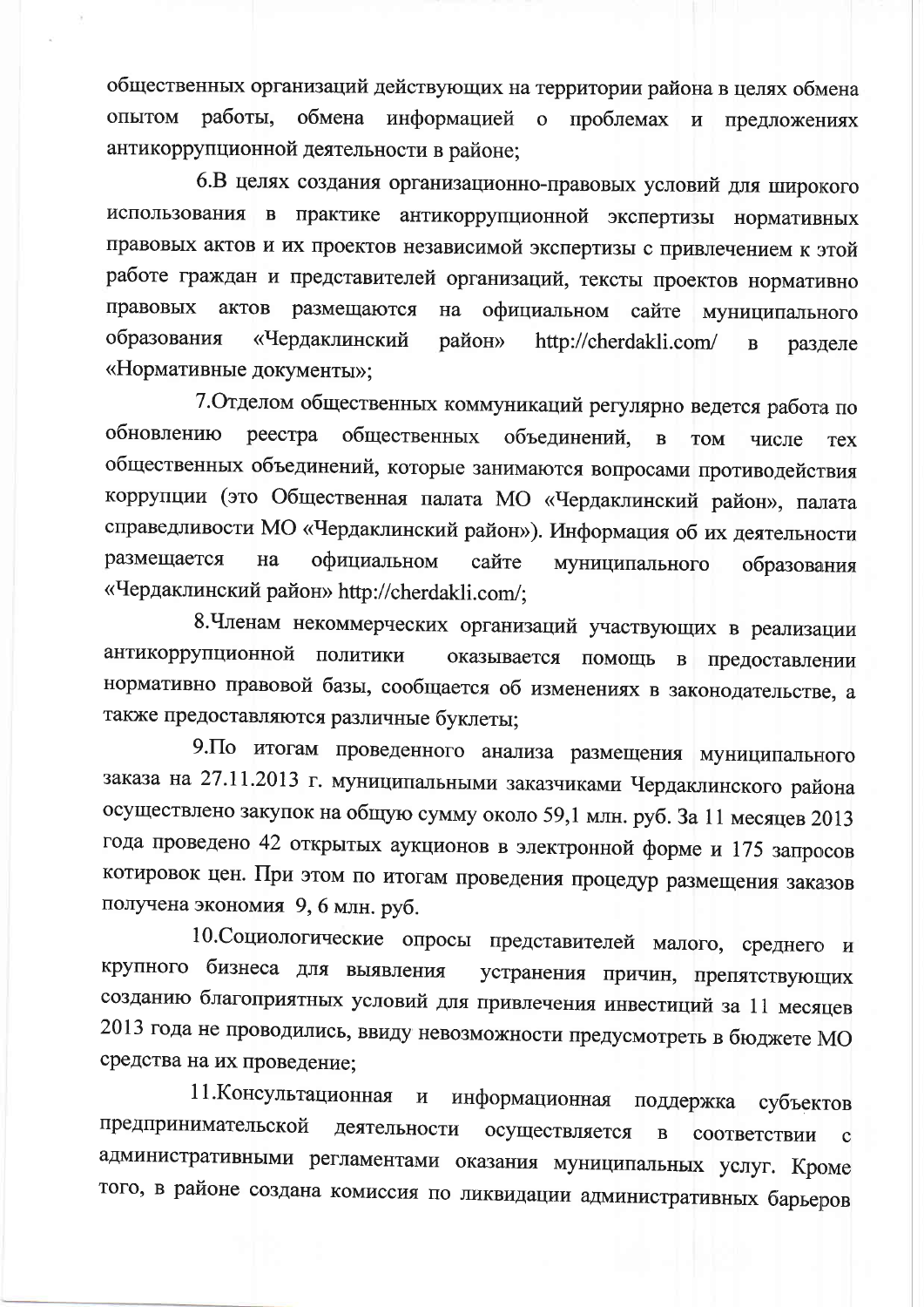при администрации МО «Чердаклинский район», о деятельности которой предпринимательскому сообществу сообщалось на заселании Координационного совета в сфере малого и среднего предпринимательства, также вся необходимая информация размещена на сайте муниципального образования. За 11 месяцев 2013 года проведено 3 заседания указанной комиссии, рассмотрено одно обращение предпринимателя;

12. С 17 по 27 июня 2013 года прошел обучение на курсах повышение соблюдению квалификации председатель комиссии  $\overline{a}$ требований  $\mathbf{K}$ служебному поведению и урегулированию конфликта конфликту интересов в администрации муниципального образования «Чердаклинский район» Лашманов Е.П., где были рассмотрены вопросы противодействия коррупции в органах местного самоуправления;

13.Заседания комиссии по соблюдению требований к служебному поведению  $\,$  M урегулированию конфликта конфликту интересов  $\mathbf{B}$ администрации муниципального образования «Чердаклинский район» проводятся согласно утвержденного плана, проведено 14 заседаний комиссий Рассмотрены вопросы планирования работы комиссии, дачи согласия на замещение должности в коммерческой или некоммерческой организации, вопросы касающиеся несоблюдения служащими требований об урегулировании конфликта интересов и др.

14.3а 9 месяцев 2013 года проведено 12 проверок на 6 муниципальных служащих администрации муниципального образования «Чердаклинский район» по соблюдению ими запретов и ограничений, установленных статьями 13,14 Федерального закона от 02.03.2007 №25-ФЗ «О муниципальной службе в Российской Федерации».

15.В срок до 30 апреля 2013 все муниципальные служащие муниципального администрации образования «Чердаклинский район», отраслевых (функциональных) подразделений администрации муниципального образования «Чердаклинский район», городского и сельских поселений муниципального образования «Чердаклинский район» представили в свои кадровые службы справки о доходах, об имуществе и обязательствах